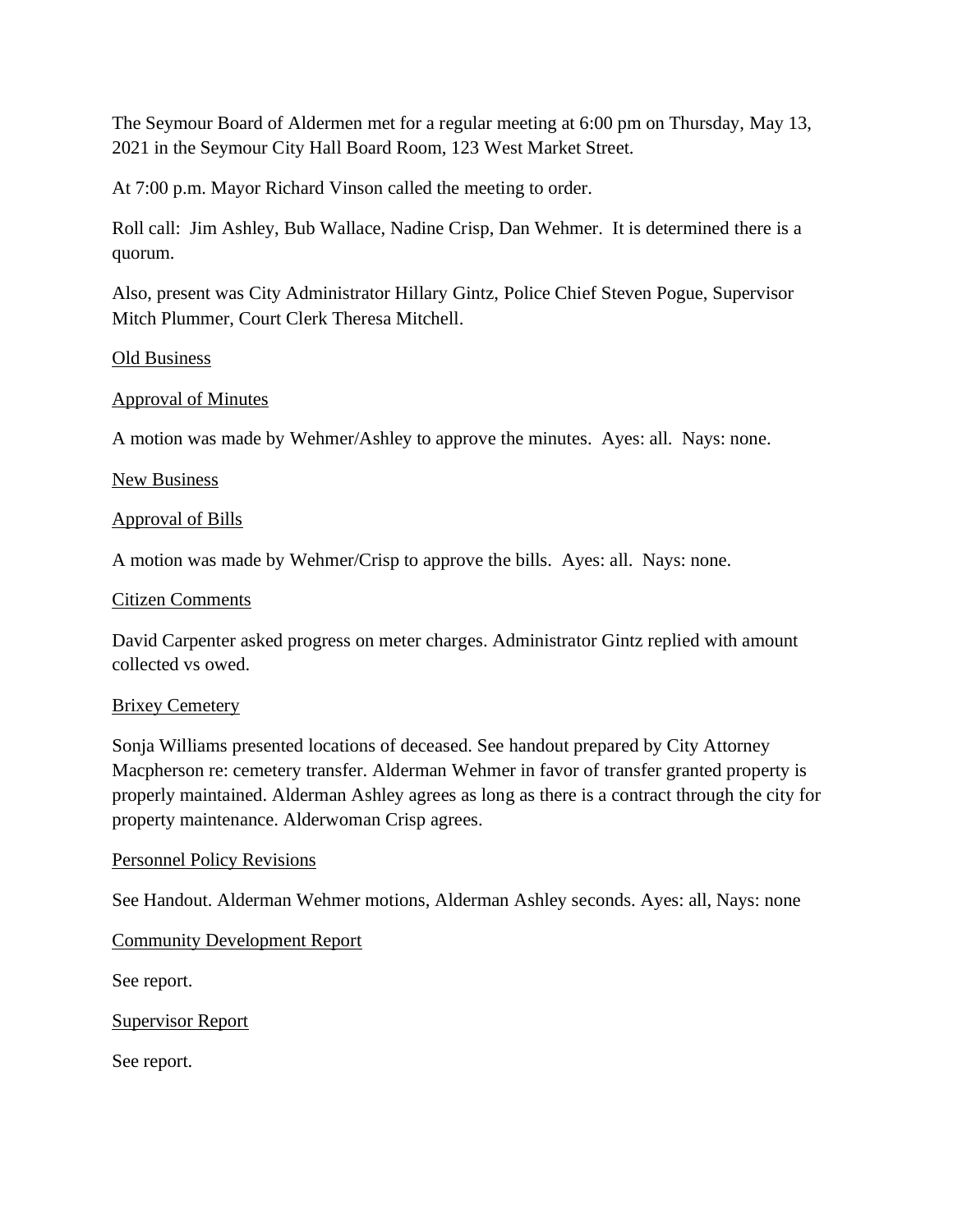# Police Report

See report.

Mayor Richard Vinson requested extra patrol on Summit Street because of speeding.

City Administrator Report

City Administrator Hillary Gintz discussed gas situation on Frances Street after speaking with DNR. DNR will perform some testing and submit findings.

Ad for used vehicles presented.

Baker's creek would like to drill a well for 46 organic greenhouses. Alderman Ashley motions Alderman Wallace seconds. Ayes: all, Nays: none

Show and Shine on square Alderman Wehmer motions, Alderman Ashley seconds. Ayes: all, Nays: none

Kenneth Gallion requests the city vacate unused alley between his properties.

Cleanup successful, 16 dumpsters were emptied. Gintz proposed office staff at gates monitoring residency and potentially limiting loads. Alderwoman Crisp and Wehmer agree.

Paving- see bids. Administrator Gintz requests Forrest Road be paved as well. Alderman Wehmer suggests May  $25<sup>th</sup>$ , June  $3<sup>rd</sup>$ , June  $8<sup>th</sup>$  for budget meetings with the first meeting pertaining to Sewer and Street Departments

DNR sewer inspection and outcome.

Letter regarding bathroom vandalism.

Mayor's Report-Richard Vinson

Nothing to report

## Aldermen Report

Alderman Dan Wehmer library board vacant positions. Ashley Golden, Matt Hickey. Sherry Beasley possibly. Mayor Vinson appoints Matt Hickey on the library board. Electric on second Baker Creek building. Larry Ledon on TOTH study extending Enterprise to Hwy 60 and requesting city hold stakeholders' meeting.

Alderwoman Nadine Crisp asked about bathroom sign and Casey's lawn, bench in front of police station, and restriping on the square. Complaints about 4-wheeler rodeo. House on Thoroughfare complaints.